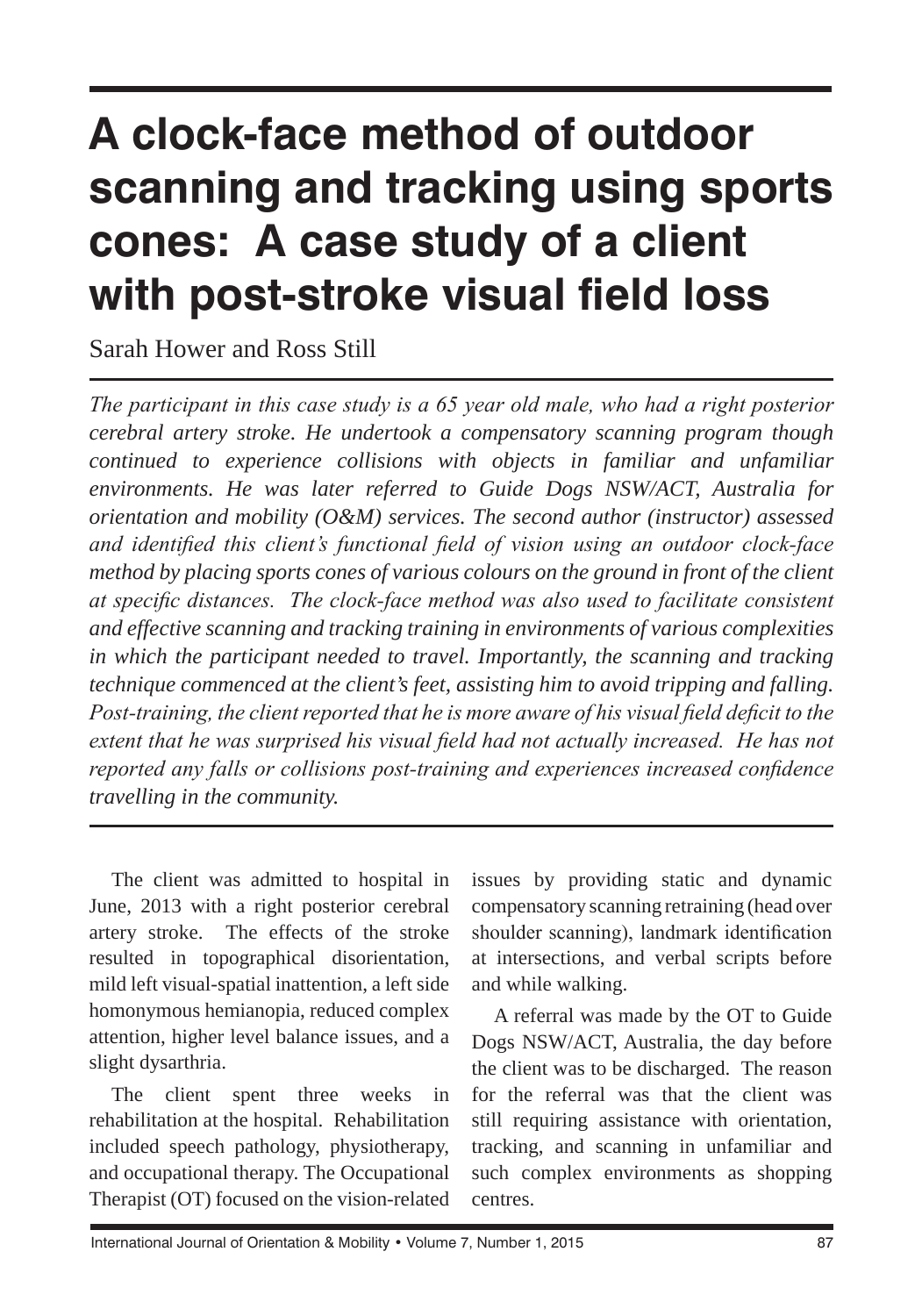Homonymous hemianopia (HH) is one of the most common vision disorders following brain injury or stroke. Hemianopia is a visual field loss on the left or right side of the vertical midline of the visual field. The visual loss is contralateral, i.e., it is on the side opposite the brain lesion and it usually affects both eyes. Individuals with HH are often unaware of what they cannot see with the consequence of walking into objects, tripping over objects, or not seeing objects until they suddenly appear in the field of their vision. This has a detrimental effect on confident, safe, and independent mobility.

Management of individuals with HH is rehabilitation although no single rehabilitative method has achieved acceptance because of a lack of controlled research.

Frequently used assessment methods include the scanning light machine (Kingston, Katsaros, Vu, & Goodrich, 2010), confrontation tests (Kerr, Chew, Eady, Gamble, & Danesh-Meyer, 2010) and behavioural inattention convention sub-tests (Wilson, Cockburn, & Halligan, 1987). A common training method is left to right scanning or head over shoulder scanning in the visual deficit area (Bouwmeester, Heutink, & Lucas, 2007; Diamond, 2001). However, it appears that the major limitations of these assessment and training methods are that they lack functional application to O&M. For example, assessment methods track at near sight level only rather than at varying distances that is required for safe road crossing and walking in changing fastmoving environments. Second, assessments are usually performed in clinical settings rather than in the community so that assessment outcomes rarely provide information about a client's functional mobility in the outdoor environment. Finally, assessment and training methods infrequently provide clients with an understanding of their own vision loss; the way this impacts upon their ability to move through their environment safely; and the way they need to consistently compensate for their specific visual field loss. For example, clients often do not scan for hazards at their feet, for example, drop-offs; and many clients do not accurately and consistently scan their visual field with the consequence of not seeing objects like moving vehicles. These assessment and training limitations have serious implications for clients often compromising their own safety and the safety of others.

Having observed these limitations over many years, the instructor developed the "clock-face method" of tracking, scanning, and training by working with a large number of clients with visual field deficits commencing 2007. The goal was to create a program that enabled clients to understand their visual field loss and to consistently compensate for this loss when travelling.

After trialling a number of ways to assess and train a client with visual field loss in the outdoor environment, it was found that using sports cones of various colours placed on the ground was most effective.

# **Method**

The clock-face O&M program involved a five step assessment and a three step training approach (comprising seven training sessions).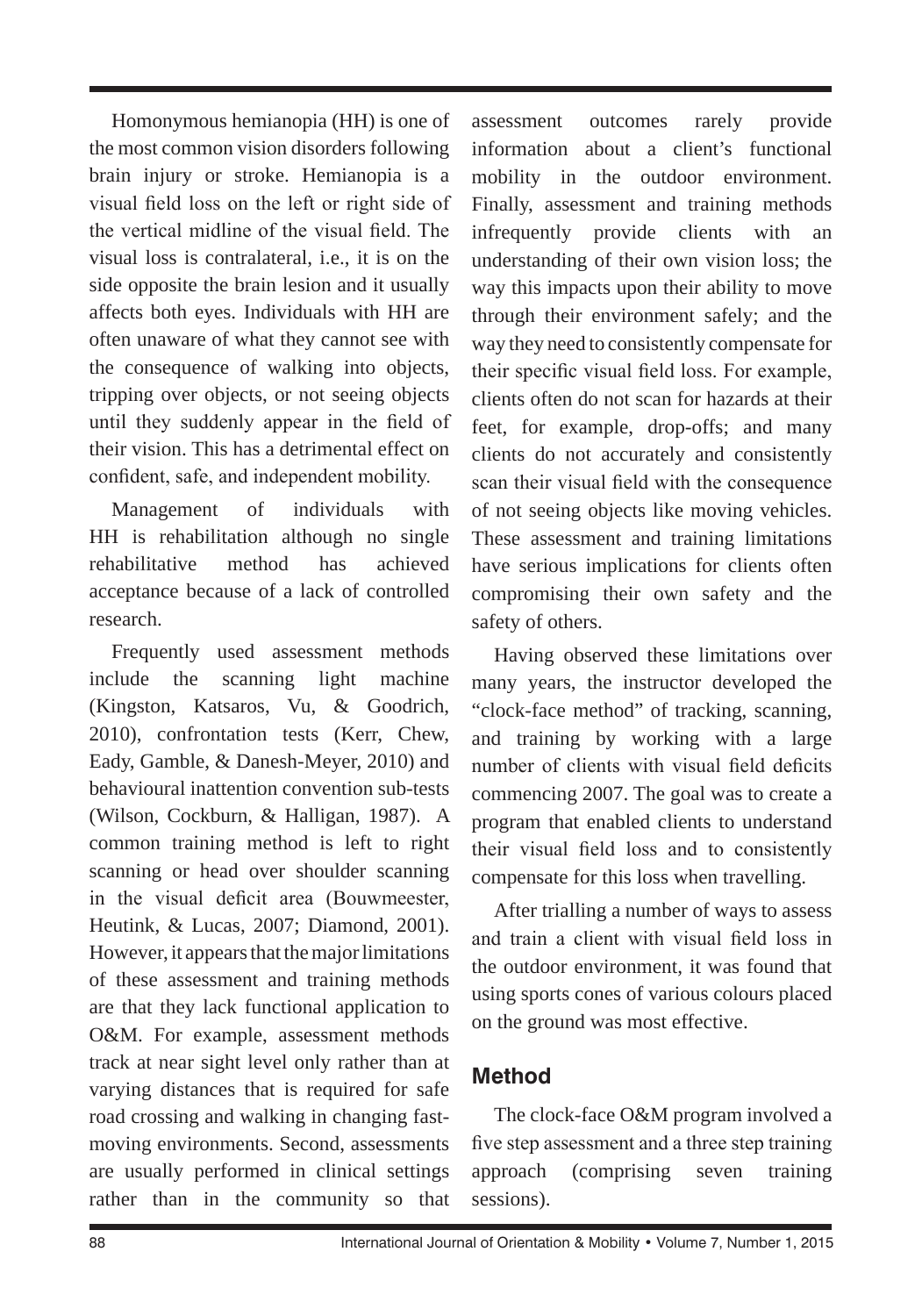In total, 70 sports cones were placed at various clock-face locations. Specifically, 10 pink sports cones were placed at 12 o'clock; 10 yellow sports cones at 11 o'clock and 1 o'clock; 10 white sports cones at 10 o'clock and 2 o'clock, and 10 green cones at 9 o'clock and 3 o'clock (Figure 1). These specific coloured sports cones were chosen because they contrasted against a range of surfaces for example, grass and concrete.

#### **(1) Functional assessment to identify the clients field of vision**

#### *Step 1. A verbal explanation*

First, the procedure of the functional assessment was explained to the client. The explanation included a description of the way the sports cones would be configured in an open area (a large playing field located nearby). That is, the cones would radiate outwards at 180 degrees from the client's standing position in a clock-face pattern representing his complete visual field (Figure 1). This configuration was also

drawn for the client on an A4 size piece of paper. This drawing assisted the client to understand the concept of the 180 degree visual field and to understand the clockface in relation to where he was going to stand. The client was asked whether or not he understood the concept of a clockface before proceeding to step 2. After the client confirmed his understanding of the 'clock-face' concept, the instructor and client walked to the large playing field to commence the functional assessment.

#### *Step 2. Placement of the sports cones*

Prior to the instructor placing the coloured sports cones on the ground the client confirmed that he was able to identify each colour and see each colour against the ground surface.

With the client standing in position, 10 pink sports cones were placed one metre apart directly in front of the client's midline (centre of body) at the 12 o'clock position. This process was repeated with the green sports cones placed at the 9 o'clock position



**Figure 1.** Demonstration of the visual field using sports cones. Pink cones are placed at 12 o'clock; yellow cones at 11 o'clock and 1 o'clock; white cones at 10 o'clock and 2 o'clock; and green cones placed at 9 o'clock and 3 o'clock. Each sport cone was placed 1 metre apart from each other with the furthest cone placed 10 metres from where the client is standing.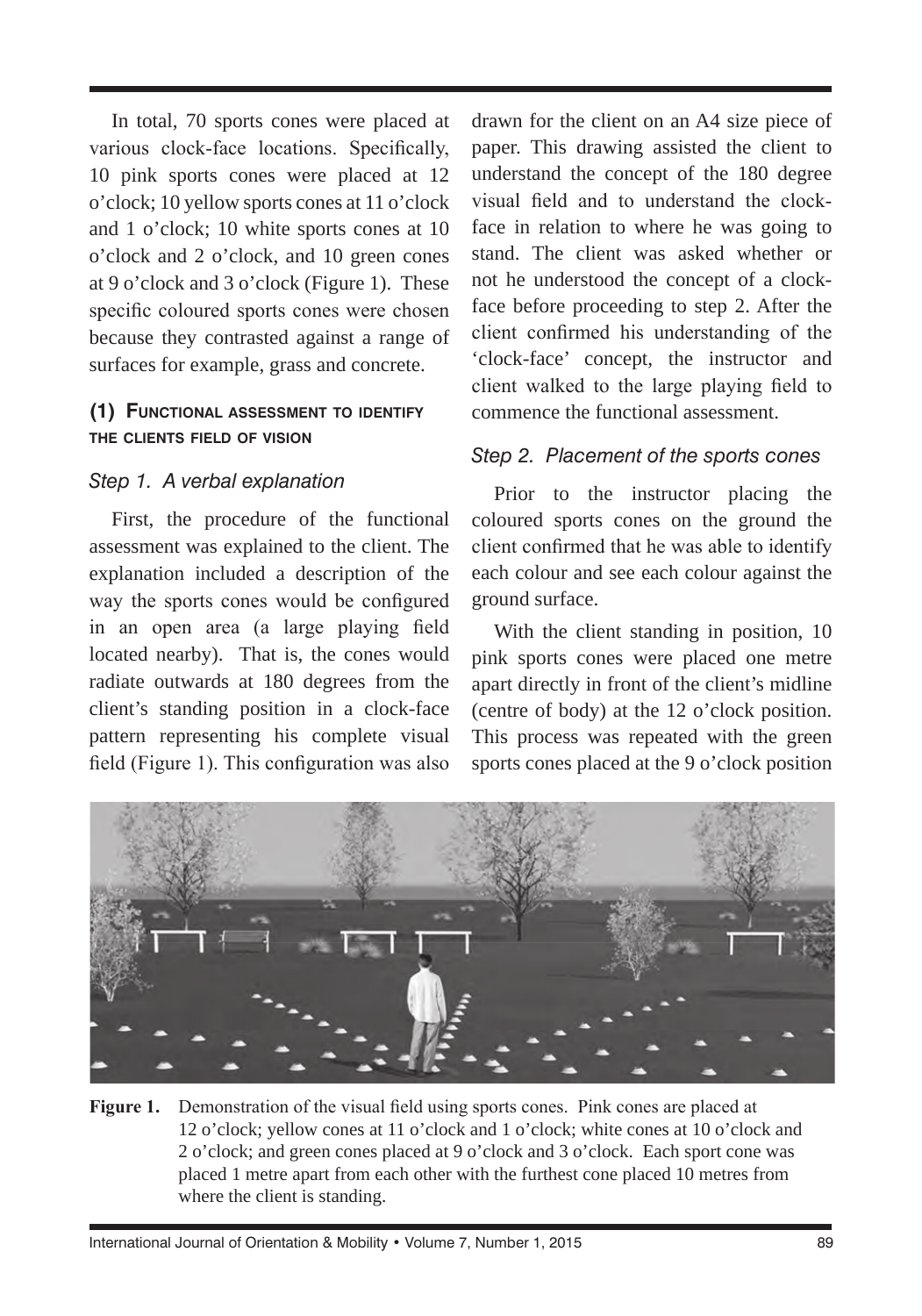(direct left when the arm is extended out to the left-side) and the 3 o'clock position (direct right when the arm is extended out to the right-side). Ten white cones were placed at 10 o'clock and 2 o'clock. At the 11 o'clock and 1 o'clock positions, 10 yellow cones were placed. This pattern of colour allowed the client to recognise the width of his left and right visual fields when looking straight ahead at 12 o'clock (Figure 1).

### *Step 3. Assessing the client's scanning and tracking ability*

Once the cones were placed on the ground and the pattern explained to the client, the client was positioned so that he was standing and facing the row of pink cones at midline (12 o'clock). The client was made aware of midline in relation to his posture and alignment.

The client was asked to count aloud the number of pink cones commencing from his feet ('1, 2, 3, 4, 5, 6, 7, 8, 9, 10') and then to count backwards starting from the tenth cone ('10, 9, 8, 7, 6, 5, 4, 3, 2, 1'). This demonstrated that the client was able to track and scan effectively. It also gave a functional indication of the client's level of acuities with near and far distance vision.

### *Step 4. Assessing the client's peripheral field of vision*

First, the client was asked to describe what he could see when continuously focusing on his midline. The client described all of the different coloured cones on the right side from 12 o'clock to 3 o'clock (Figure 2).

Second, the client was asked to continue focusing on his midline and raise his hand when he could see the instructor in his field of vision. The instructor was positioned

two metres away from the client at the nine o'clock green cones. After giving this directive, the instructor then walked from the left side to the right-side green row of cones at three o'clock. The position where the client first saw the instructor was at 12 o'clock and marked by an additional blue cone for contrast with the other colours (the blue cone at which the arrow is pointing in Figure 2). This exercise can be repeated at varying distances to identify near and distance vision issues for example, at two and eight metres. It was identified that the client could not see any of the cones on his left-side from 9 o'clock to 12 o'clock (Figure 2).

## *Step 5. Discussion with the client about his visual field deficit*

The instructor discussed with the client his complete left side visual field deficit and explained the sections of his visual field (9 o'clock to 12 o'clock) that needed to be considered when scanning and tracking. This explanation was also described through a diagram that assisted the client's understanding. Functional implications of the deficit field were discussed for example, scanning for obstacles at his feet on his left side to avoid tripping over them; and viewing cars approaching from his left periphery for safe road crossing (Figure 3).

### **(2) Training**

Once the assessment was completed, the three step training program commenced. One training session occurred each month over a seven month period with each session taking 1-1.5 hours to complete. This particular training schedule was requested by the client.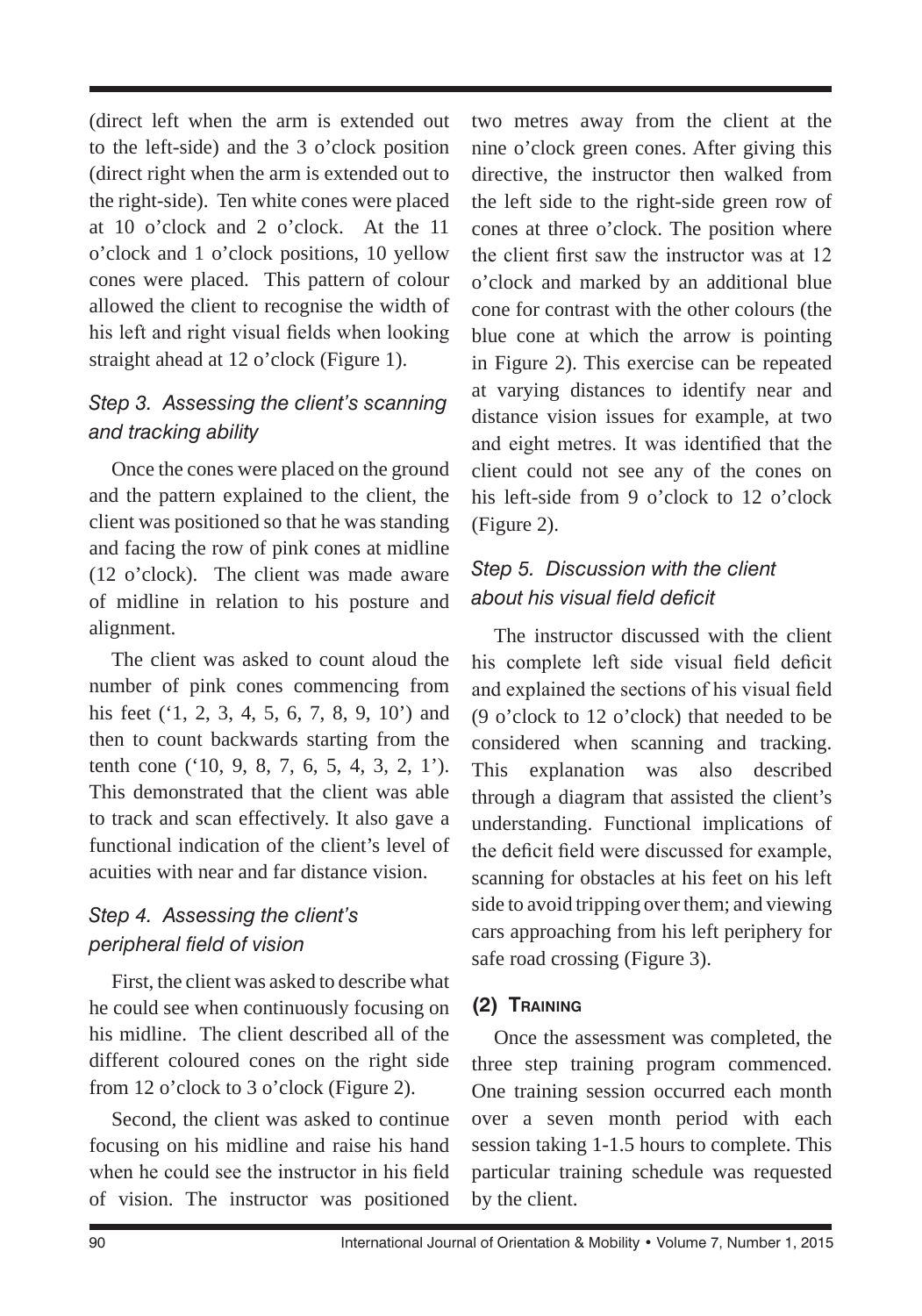

Figure 2. Visual field deficit 9 o'clock to 12 o'clock (aerial view).



Figure 3. Visual field deficit from 9 o'clock to 12 o'clock.

*Step 1. Turning the feet and shoulders: Motor learning and memory consolidation to assist scanning and tracking*

The client was requested to stand and

face the row of pink cones at the 12 o'clock position. Directional turns using the feet were taught as a motor skill to assist with scanning. Directional turns were taught by instructing the client to pivot his heel on the ground and rotate the left foot to the left, in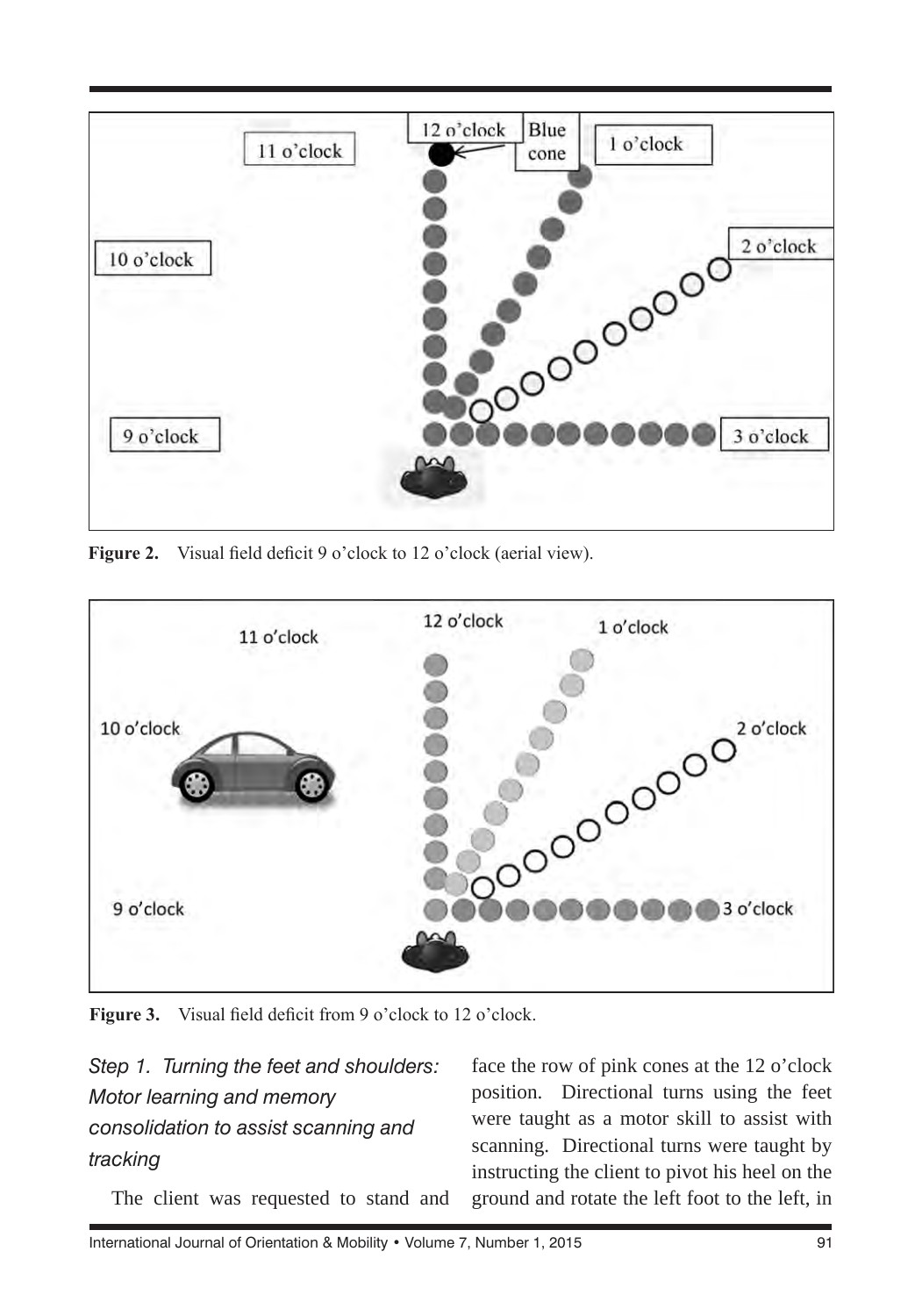

**Figure 4.** Directional turns with feet at 9 o'clock (green row of cones), 10 o'clock (white cones), 11 o'clock (yellow cones), and 12 o'clock (pink cones).

the directions of 11 o'clock, 10 o'clock, and 9 o'clock (Figure 4). This was then repeated for the right foot at the positions of 1 o'clock, 2 o'clock, and 3 o'clock. At each position the client was asked to scan the environment and describe what he could see. The process is repeated as many times as required. In this case, the instructor demonstrated the movement once and the client only needed a single demonstration to understand and perform directional turns.

While instructing the client to turn his feet, the instructor applied light pressure on the client's shoulders to assist him rotate his body into the correct position (Figure 5). This shoulder/body positioning was repeated five times. Repeated shifting of the feet, body, and shoulders appeared to aid motor learning and memory consolidation. This process assisted the client to scan to his deficit visual field. The client repeated the feet/body/shoulder movements until he did not require any prompting to scan his deficit visual field.

### *Step 2. Systematic visual scanning and tracking*

The instructor asked the client to count each row of cones starting from his feet and then counting backwards as described in Step 3 of the Assessment. The systematic pattern of scanning was taught to the client starting at the 12 o'clock position and then at the 11o'clock, 10 o'clock, and 9 o'clock positions. This process was then repeated for the right side (12 o'clock, 1 o'clock, 2 o'clock, and 3 o'clock positions). This pattern of scanning allowed the client to become aware of both his complete left and right visual fields. The instructor then asked the client to count the row of cones at a random position such as 11 o'clock, 2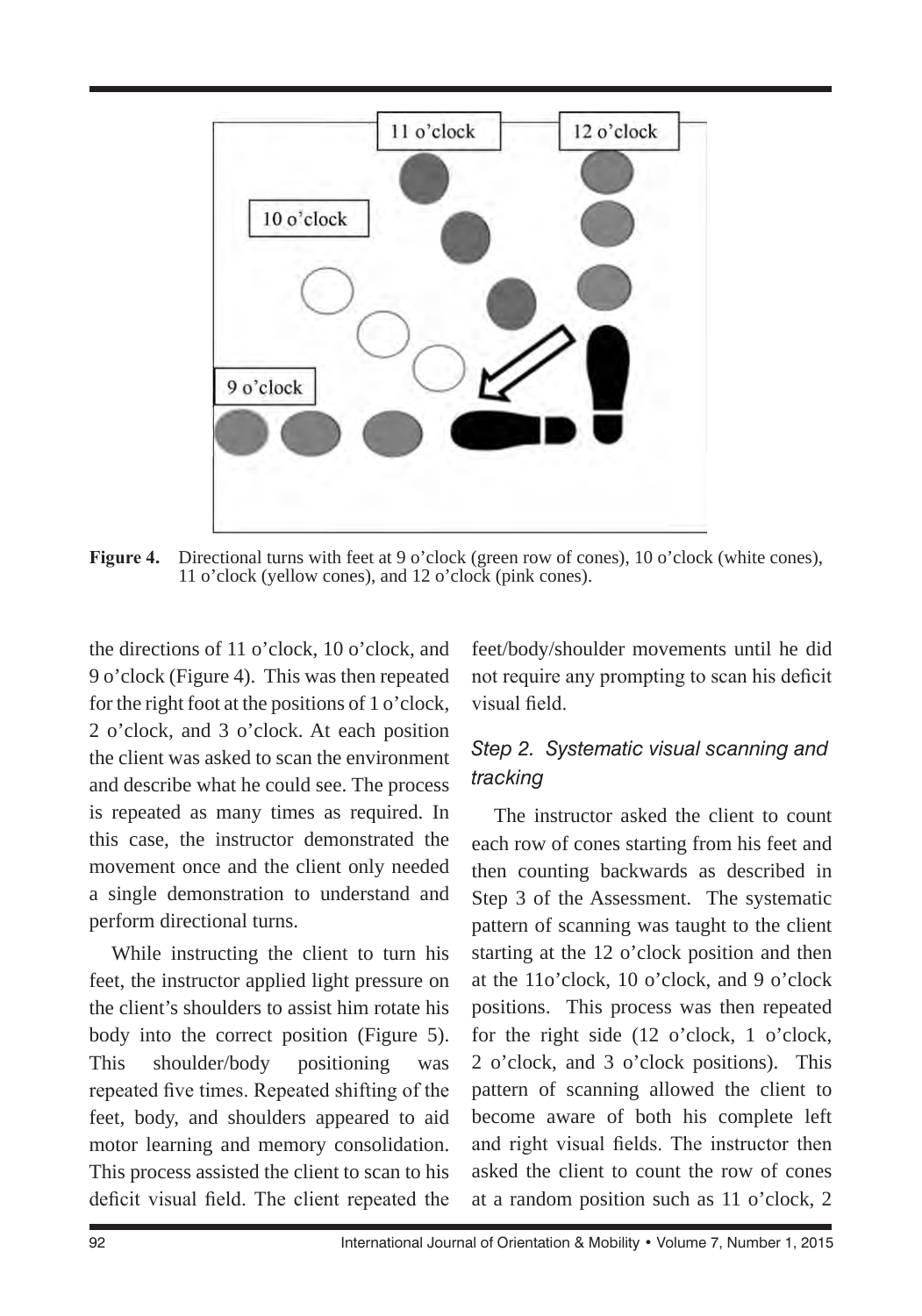

**Figure 5.** Directional turns using the feet, body, and shoulders. The client's deficit visual field area is from 9 o'clock to 12 o'clock.

o'clock, and 9 o'clock. Successful responses appeared to indicate that motor learning and memory consolidation had taken place, and that the clock-face method of scanning the visual field was understood.

#### *Step 3. Scanning to locate an object, obstacle, or hazard*

Immediately after step 2 the client was requested to either face another direction or close his eyes while the instructor placed a red sports cone on the ground amongst the other coloured cones. This activity was performed three times. The instructor placed the cone quietly so that the client could not use auditory clues to assist him locate the cone. To locate the red cone the client then turned back to the sports cones and scanned and tracked in the pattern described in step 2 (Training). The client was reminded to scan by looking down at his feet first. Scanning from the feet is important for safe mobility in the event that an obstacle or hazard is present for example, a drop off.

After the third time, the 70 sports cones were taken away, and the scanning procedure was repeated three times with the red sports cone placed at the client's feet at 9 o'clock, two metres away at 10 o'clock; and five metres away at 11 o'clock. Removing the sports cones ensured that the client did not rely on the cones and could correctly track and scan across the environment. The red sports cone was placed in the client's visual field deficit to determine his scanning effectiveness. Once the client was able to consistently locate the object consecutively three times, then the scanning method was applied in increasingly complex environments. Complex environments where training occurred included the client's farm, the local shopping centre, and at a local sporting oval. For example, during training in the shopping centre, the client walked to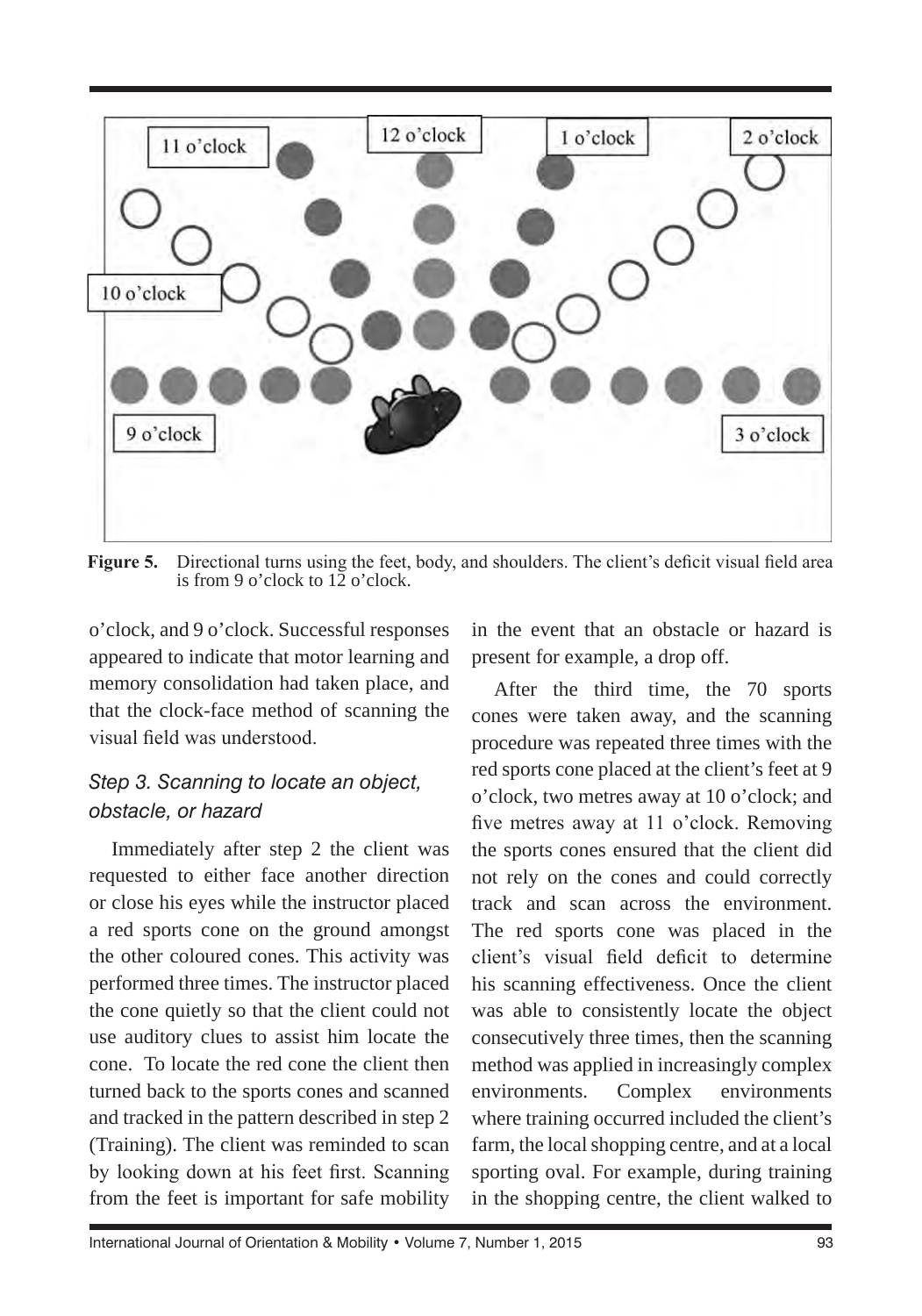the centre's doors, stood still, and scanned from his feet outwards 180 degrees in the same pattern used with the 70 sports cones. After scanning, the client decided whether or not it was safe to walk without colliding with a pedestrian. Once the client had made the decision to walk he was then required to scan every 5 seconds or so to check his left visual field. He was required to both scan and locate items at the same time.

### **Post-training scanning review**

A scanning and tracking review was completed by the instructor with the client seven months after training. The instructor laid the 70 cones out on a tennis court near the client's home. The client initiated counting all of the cones in each row scanning from left to right. Next, one to three of the cones in three of the rows were removed and the space between some of the cones were reduced or increased. The client was able to identify which rows had changed formation in 10 seconds. The client appeared to be scanning effectively.

The instructor then walked from the left side to the right with the client looking straight ahead. The client was able to detect the instructor between 9 o'clock and 10 o'clock. The client could see the instructor clearly when the instructor stood at the 11 o'clock, 12 o'clock, 1 o'clock, 2 o'clock, and 3 o'clock positions. This result was an improvement from the client not being aware of the left side of his visual field at the initial assessment seven months prior. The result from his perimetry visual field test conducted by his optometrist indicated that there were no changes to his visual field from a left-sided homonymous hemianopia.

#### **Post-training client interview**

The client and his wife were interviewed separately to gain their perspective on the process and the outcome of the clock-face method of scanning and tracking. They were each asked nine questions. The answers provided by both the client and his wife were consistent in their content and meaning.

The client reported: (i) the overall assessment and training experience using the sports cones as a positive and practical experience (ii) that in his opinion the training was "accurate" in identifying his visual field deficit, and that the sports cones were like "pathways" assisting him to scan effectively (iii) that he did not find the method of scanning and tracking complicated to learn. The clock-face concept drawn on a piece of paper had helped him understand his sight loss and the method used for scanning and tracking.

## **The client's application of the clock-face method**

Since the client completed training he continues to use the clock-face method of scanning and tracking. The client is able to independently orientate himself in the local shopping centre without assistance. Both the client and his wife commented that he was able to assist in navigating out of Melbourne (a major Australian city) in unfamiliar areas. The client has not experienced any falls or collisions with objects or pedestrians since training. The client stated that as a result of the training, he was surprised his visual field had not improved (according to his perimetry visual field test). Instead, he thought it might have improved because he experienced an increased awareness of his deficit and was not experiencing any